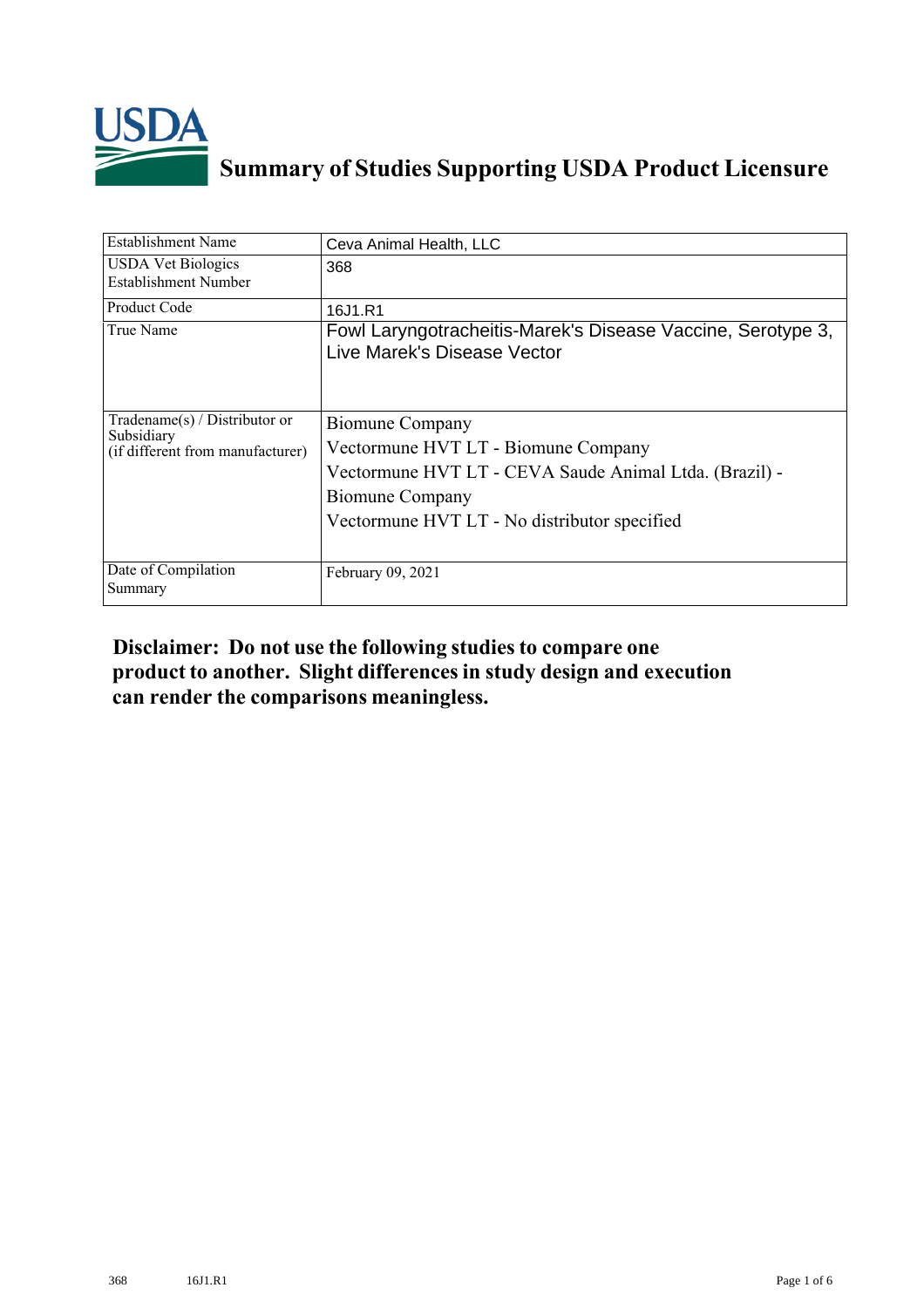| <b>Study Type</b>              | Efficacy                                                             |  |  |  |  |
|--------------------------------|----------------------------------------------------------------------|--|--|--|--|
| <b>Pertaining to</b>           | Infectious Laryngotracheitis Virus (ILTV)                            |  |  |  |  |
| <b>Study Purpose</b>           | Demonstrate efficacy against Laryngotracheitis                       |  |  |  |  |
| <b>Product Administration</b>  | 1. One dose administered via the in ovo                              |  |  |  |  |
|                                | 2. One dose administered via the subcutaneous (SQ)                   |  |  |  |  |
| <b>Study Animals</b>           | 30 SPF chicken embryos per treatment group (vaccinates and           |  |  |  |  |
|                                | positive controls) vaccinated at 18 days of embryonation             |  |  |  |  |
|                                | 30 SPF chicks (vaccinates) vaccinated SQ at day of age               |  |  |  |  |
|                                | 10 SPF chicks (negative controls) vaccinated SQ at day of age        |  |  |  |  |
| <b>Challenge Description</b>   | USDA challenge strain of ILTV at six weeks of age                    |  |  |  |  |
| <b>Interval observed after</b> | Daily observation for ten days post challenge                        |  |  |  |  |
| challenge                      |                                                                      |  |  |  |  |
| <b>Results</b>                 | A chicken was considered affected by the challenge (positive) if     |  |  |  |  |
|                                | clinical signs caused by the ILTV challenge were present.            |  |  |  |  |
|                                |                                                                      |  |  |  |  |
|                                | <i>In ovo</i> vaccination:                                           |  |  |  |  |
|                                | $3/30$ vaccinates and $26/30$ positive controls were affected by the |  |  |  |  |
|                                | challenge                                                            |  |  |  |  |
|                                |                                                                      |  |  |  |  |
|                                | SQ vaccination:                                                      |  |  |  |  |
|                                | 0/30 SQ vaccinates were affected by the challenge                    |  |  |  |  |
|                                |                                                                      |  |  |  |  |
|                                | $0/10$ negative controls were affected by the challenge.             |  |  |  |  |
|                                |                                                                      |  |  |  |  |
|                                | Raw data are shown on the attached page.                             |  |  |  |  |
|                                | June 5, 2009                                                         |  |  |  |  |
| <b>USDA Approval Date</b>      |                                                                      |  |  |  |  |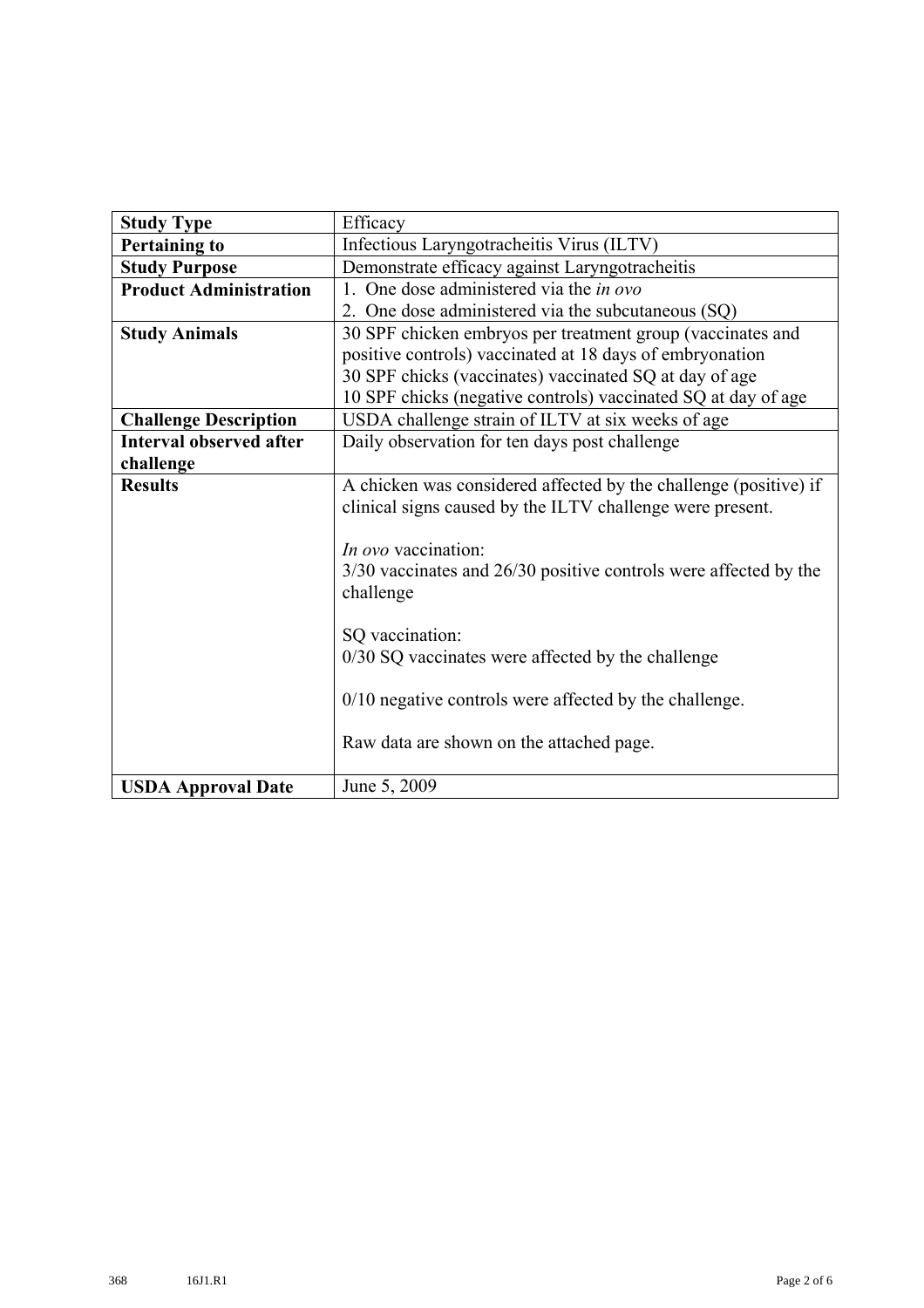| In ovo    | <b>Clinical Signs</b> | Positive | Clinical Signs     |
|-----------|-----------------------|----------|--------------------|
| Vaccinate | of LT <sup>1</sup>    | Control  | of LT <sup>1</sup> |
| ID        |                       | ID       |                    |
| 314       | NE, SE, WE            | 303      | NE, SE, WE         |
| 278       | NE, WE                | 339      | NE, SE, WE         |
| 273       | NE, SE, WE            | 256      | <b>NE</b>          |
|           |                       | 295      | <b>NE</b>          |
|           |                       | 285      | <b>NE</b>          |
|           |                       | 324      | <b>NE</b>          |
|           |                       | 288      | NE, SE, WE         |
|           |                       | 291      | NE, SE, WE         |
|           |                       | 272      | NE, SE, WE         |
|           |                       | 356      | NE, SE, WE         |
|           |                       | 259      | NE, WE             |
|           |                       | 304      | <b>WE</b>          |
|           |                       | 336      | NE                 |
|           |                       | 341      | NE, WE             |
|           |                       | 292      | NE, SE             |
|           |                       | 275      | <b>NE</b>          |
|           |                       | 306      | NE, SE, WE         |
|           |                       | 263      | SE, WE             |
|           |                       | 331      | SE, WE             |
|           |                       | 258      | SE, WE             |
|           |                       | 361      | <b>NE</b>          |
|           |                       | 277      | <b>NE</b>          |
|           |                       | 254      | NE, SE, WE         |
|           |                       | 310      | NE, SE, WE         |
|           |                       | 287      | NE, SF             |
|           |                       | 269      | NE, SE, WE         |

<sup>1</sup> Clinical Signs of LT: NE=nasal exudate, SE=swollen eye, WE=watery eye, SF=swollen face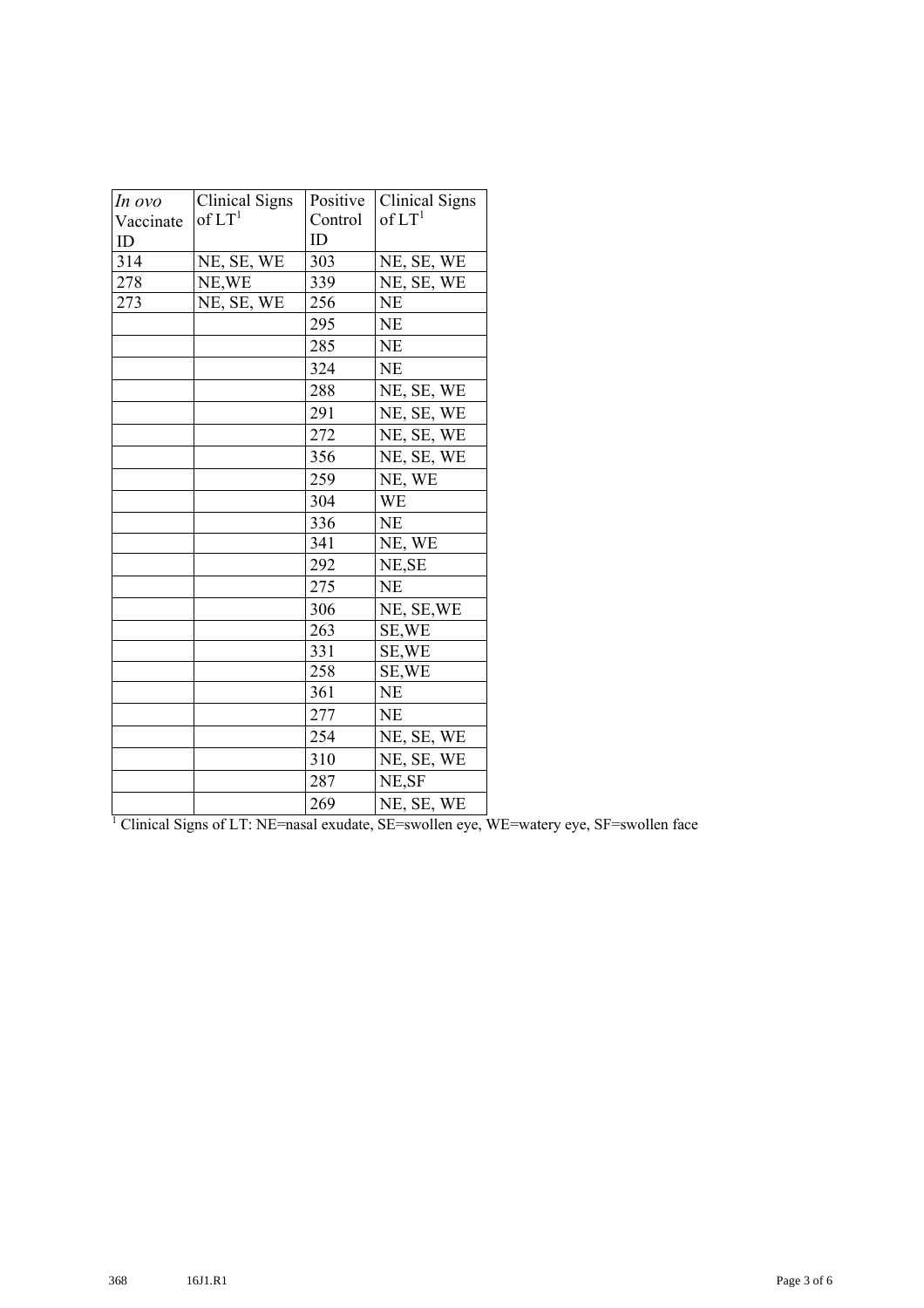| <b>Study Type</b>              | Efficacy                                                                                  |  |  |  |  |  |
|--------------------------------|-------------------------------------------------------------------------------------------|--|--|--|--|--|
| <b>Pertaining to</b>           | Marek's Disease Virus (MDV)                                                               |  |  |  |  |  |
| <b>Study Purpose</b>           | To demonstrate efficacy against MDV GA strain                                             |  |  |  |  |  |
| <b>Product Administration</b>  | 1. One dose administered via the <i>in ovo</i> route                                      |  |  |  |  |  |
|                                | 2. One dose administered via the subcutaneous (SQ) route                                  |  |  |  |  |  |
| <b>Study Animals</b>           | 35 SPF chicken embryos per treatment group (vaccinates and                                |  |  |  |  |  |
|                                | positive controls) vaccinated at 18 days of embryonation.                                 |  |  |  |  |  |
|                                | 35 SPF chicks (vaccinates) vaccinated SQ at day of age.                                   |  |  |  |  |  |
|                                | 25 SPF chicks (negative controls) vaccinated SQ at day of age.                            |  |  |  |  |  |
| <b>Challenge Description</b>   | MDV GA strain at five days of age                                                         |  |  |  |  |  |
| <b>Interval observed after</b> | Daily observation for 44 days post challenge; tissues examined                            |  |  |  |  |  |
| challenge                      | at 44 days post challenge.                                                                |  |  |  |  |  |
| <b>Results</b>                 | A chicken was considered affected by the challenge (positive) if                          |  |  |  |  |  |
|                                | grossly observable lesions caused by the MDV GA challenge                                 |  |  |  |  |  |
|                                | were present.                                                                             |  |  |  |  |  |
|                                |                                                                                           |  |  |  |  |  |
|                                | In ovo Vaccination:                                                                       |  |  |  |  |  |
|                                | 4/34 in ovo vaccinates and 32/35 positive controls were affected                          |  |  |  |  |  |
|                                | by the challenge, MDV GA strain                                                           |  |  |  |  |  |
|                                |                                                                                           |  |  |  |  |  |
|                                | SQ Vaccination:                                                                           |  |  |  |  |  |
|                                | 3/34 <sup>1</sup> SQ vaccinates were affected by the challenge, MDV GA                    |  |  |  |  |  |
|                                | strain                                                                                    |  |  |  |  |  |
|                                | <sup>1</sup> One bird died before challenge. This death was due to a bacterial infection. |  |  |  |  |  |
|                                |                                                                                           |  |  |  |  |  |
|                                | $0/25$ negative controls were affected by the challenge                                   |  |  |  |  |  |
|                                |                                                                                           |  |  |  |  |  |
|                                |                                                                                           |  |  |  |  |  |
|                                |                                                                                           |  |  |  |  |  |
|                                | Raw data are shown on the attached page.                                                  |  |  |  |  |  |
|                                |                                                                                           |  |  |  |  |  |
| <b>USDA Approval Date</b>      | June 4, 2009                                                                              |  |  |  |  |  |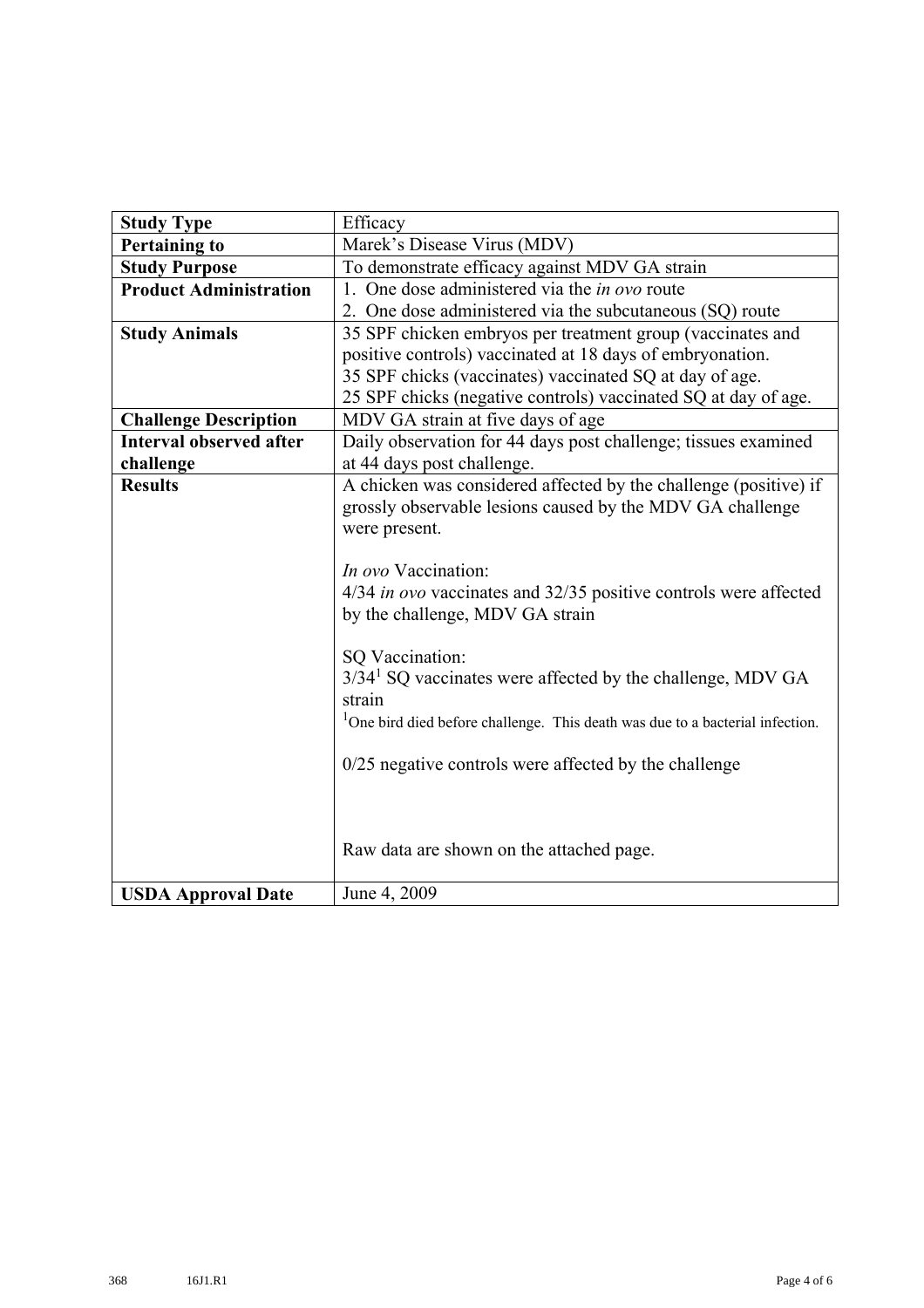| In ova           | Marek's              | SQ        | Marek's     | Positive   | Marek's        |
|------------------|----------------------|-----------|-------------|------------|----------------|
| Vaccinate        | Lesions <sup>1</sup> | Vaccinate | Lesions     | Control ID | Lesions        |
| ID               |                      | ID        |             |            |                |
| $\overline{351}$ | K, S, H, G           | 356       | K,L,H,G     | 332        | S,L,H          |
| 317              | K, S, L, H           | 347       | $\mathbf N$ | 344        | K, S, L, H     |
| 271              | G                    | 348       | H           | 256        | K, S, L, H     |
| 309              | S                    |           |             | 326        | K, S, H        |
|                  |                      |           |             | 360        | S,L            |
|                  |                      |           |             | 362        | S,L            |
|                  |                      |           |             | 279        | K, S, L        |
|                  |                      |           |             | 330        | $\mathbf S$    |
|                  |                      |           |             | 304        | K,H            |
|                  |                      |           |             | 378        | K,H            |
|                  |                      |           |             | 303        | K, S, L        |
|                  |                      |           |             | 257        | K, S, L, H     |
|                  |                      |           |             | 331        | K, S, H        |
|                  |                      |           |             | 338        | K, L, H        |
|                  |                      |           |             | 369        | K, S, L, H     |
|                  |                      |           |             | 294        | K,H            |
|                  |                      |           |             | 282        | K, S, H        |
|                  |                      |           |             | 276        | $\, {\rm H}$   |
|                  |                      |           |             | 264        | $\mathbf H$    |
|                  |                      |           |             | 367        | K, S, L, H     |
|                  |                      |           |             | 268        | K, S, L, H     |
|                  |                      |           |             | 342        | H              |
|                  |                      |           |             | 343        | S,H            |
|                  |                      |           |             | 286        | K, S, L, H     |
|                  |                      |           |             | 319        | S,L,H          |
|                  |                      |           |             | 335        | K,L,H          |
|                  |                      |           |             | 293        | $\mathbf G$    |
|                  |                      |           |             | 364        | K,L,H          |
|                  |                      |           |             | 323        | H, P           |
|                  |                      |           |             | 315        | $\overline{P}$ |
|                  |                      |           |             | 292        | S,L            |
|                  |                      |           |             | 289        | L, H, P        |

 Tissue with lesion: K=kidney, S=spleen, L=liver, H=heart, G=gonad, N=nerves, Ski=skin, E=eye, P=proventriculus